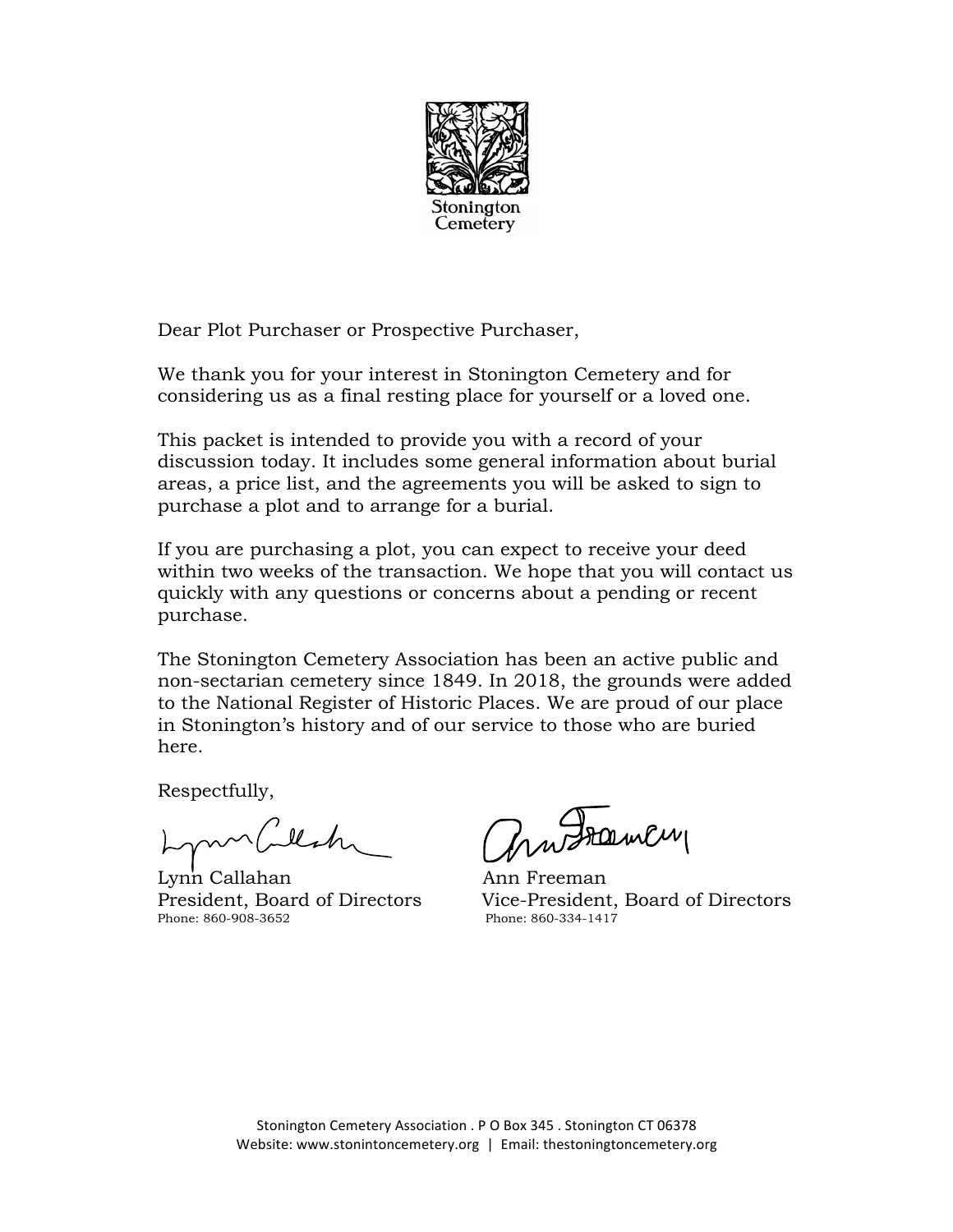

# STONINGTON CEMETERY ASSOCIATION Plot Owners' Guidelines – June 2020

## IN EVERGREEN AND WALDRON AREAS:

• Statuary, permanent planters, benches, or other permanent decorations and masonry borders are not allowed. We are seeking to maintain a natural and open appearance in these areas.

## *AND IN ALL AREAS*:

- No shrubs or woody perennial plantings are allowed. Spring bulbs, and herbaceous perennial plantings are permitted.
- Seasonal temporary floral displays are welcome. Please remove all pots ceramic, stone, or plastic - at the end of the growing season. If you wish to replace summer arrangements with winter cemetery baskets or wreaths, please remove those decorations at the end of the season.
- Flags will be placed on the graves of veterans of US and foreign veterans before Memorial Day and removed after Veterans Day in accordance with published flag etiquette guidelines.

#### HEADSTONE & PLOT & INTERMENT INFORMATION:

Plots are  $10'$  x 4' and can hold one full burial plus two burials of cremated remains or three burials of cremated remains.

Our interment charges include:

- 1) Opening the grave
- 2) Lowering of casket or urn (if one requests) into the grave, turf replacement, re-seeding, and removal of burial arrangements.
- 3) Permanent recording of documents at Stonington Town Hall.
- 4) All internments must be completed by 3:00 pm on Monday Friday and by 12:00 pm Saturday. No Sunday burials are allowed. Notice must be given 72 hours in advance.
- 5) Additional fees for Saturday, overtime and winter burials will be assessed.

Headstone size limitations are based on the number of plots in a single lot and their location.

- Maximum headstone height including the base in most areas is 40". Evergreen and Waldron area stones will vary according to plot size and location.
- Maximum headstsone width is limited to 36" for a single grave lot and 48" for a double grave plot.
- Larger monuments will be allowed in some areas subject to Board approval.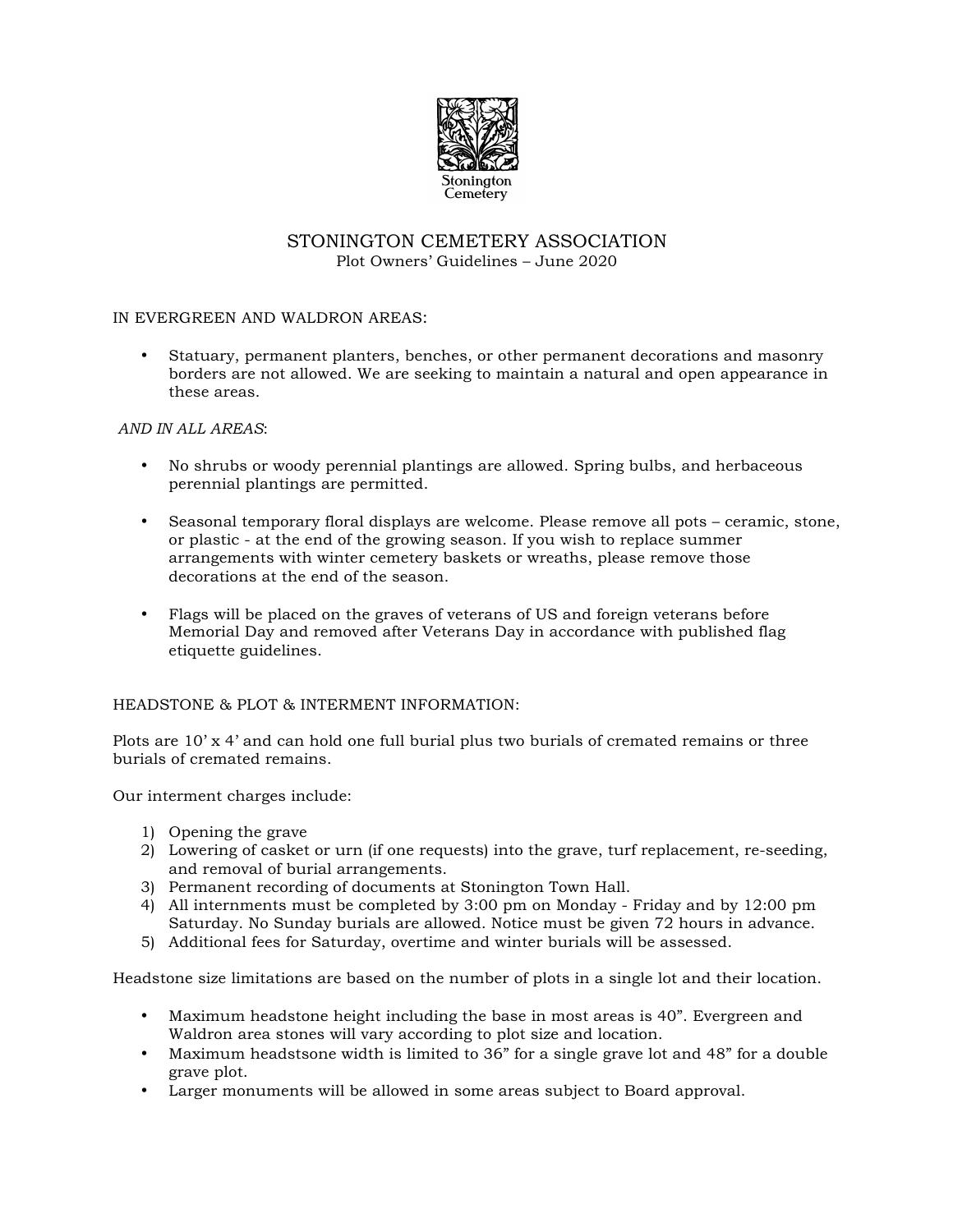

# **PLOT SALES AGREEMENT**

**DATE** \_\_\_\_\_\_\_\_\_\_\_\_\_

| <b>OWNER INFORMATION:</b>           |                                                                                                                |
|-------------------------------------|----------------------------------------------------------------------------------------------------------------|
|                                     |                                                                                                                |
|                                     |                                                                                                                |
|                                     |                                                                                                                |
|                                     |                                                                                                                |
|                                     |                                                                                                                |
| <b>LOCATION INFORMATION:</b>        |                                                                                                                |
|                                     |                                                                                                                |
| DEED NUMBER: ______________________ |                                                                                                                |
| <b>RECORDING INFORMATION:</b>       |                                                                                                                |
|                                     | DATE:___________________PAYMENT: ________________CK NUMBER:________________DATE OF DEED MAILING:______________ |
|                                     |                                                                                                                |
| <b>NOTES:</b>                       |                                                                                                                |
|                                     | A deed of purchase and a copy of this contract will be mailed to your address.                                 |
|                                     |                                                                                                                |
|                                     |                                                                                                                |
|                                     |                                                                                                                |
|                                     |                                                                                                                |
|                                     |                                                                                                                |

<u>The Community Community Community Community Community Community Community Community Community Community Community<br>
Signature of Purchaser Community Community Community Community Community Community Community Community Com</u>

\_\_\_\_\_\_\_\_\_\_\_\_\_\_\_\_\_\_\_\_\_\_\_\_\_\_\_ \_\_\_\_\_\_\_\_\_ \_\_\_\_\_\_\_\_\_\_\_\_\_\_\_\_\_\_\_\_\_\_\_\_\_\_\_\_\_\_ \_\_\_\_\_\_\_\_\_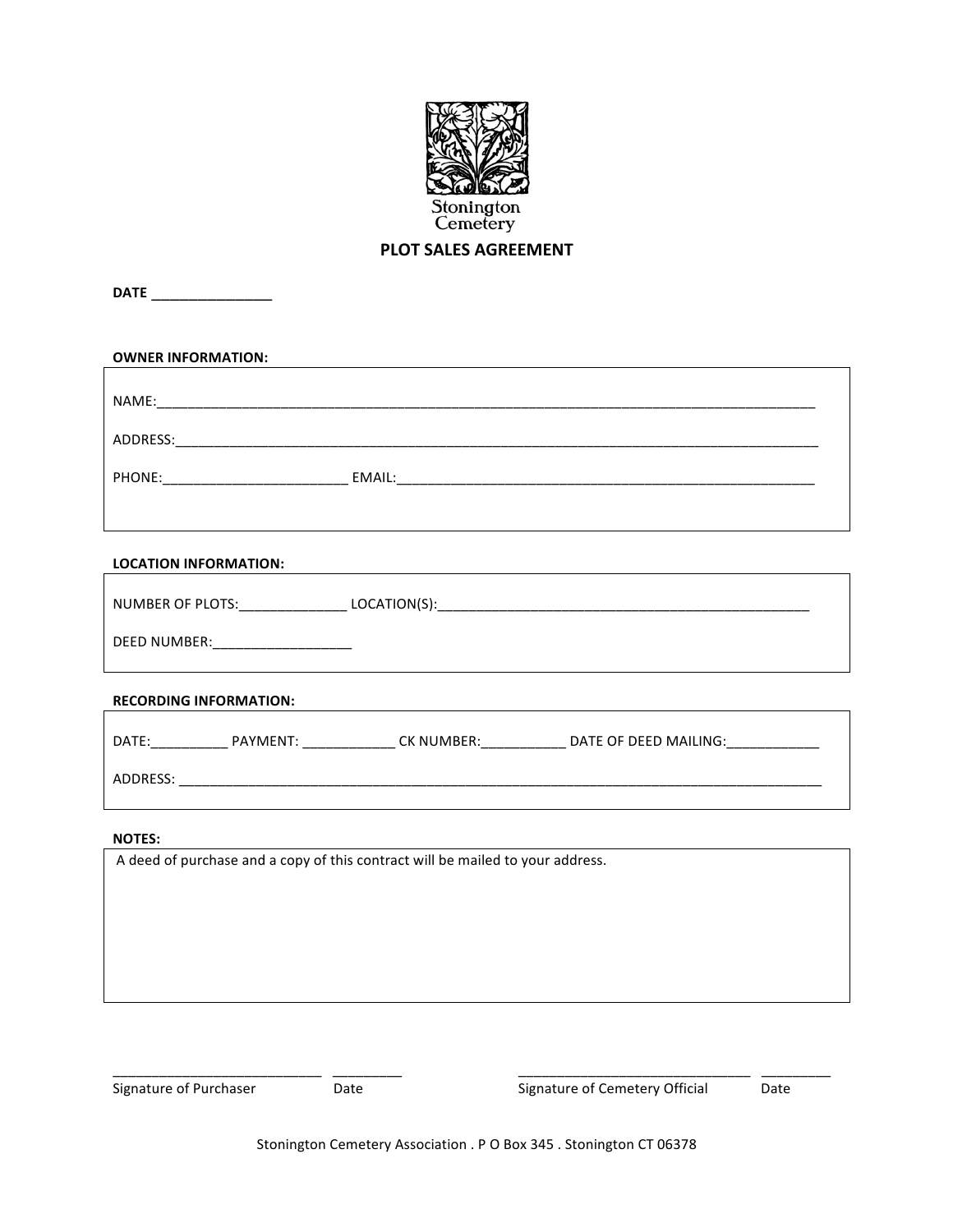

**BURIAL SERVICES AGREEMENT** 

| <b>FAMILY MEMBER INFORMATION:</b> |                                                   |
|-----------------------------------|---------------------------------------------------|
|                                   |                                                   |
|                                   |                                                   |
|                                   | Phone: Email: Email:                              |
|                                   |                                                   |
| <b>BURIAL INFORMATION:</b>        |                                                   |
|                                   |                                                   |
|                                   | Name of Deceased: Place of Death: Place of Death: |
|                                   |                                                   |
|                                   |                                                   |
|                                   |                                                   |
|                                   |                                                   |
| Location of Burial on Plot:       |                                                   |
|                                   |                                                   |
|                                   |                                                   |

**NOTES:**

Signature of Party Making Arrangements Date Signature of Cemetery Official Date

**\_\_\_\_\_\_\_\_\_\_\_\_\_\_\_\_\_\_\_\_\_\_\_\_\_\_\_\_\_\_\_\_\_\_\_\_\_\_\_\_\_\_\_\_\_ \_\_\_\_\_\_\_\_\_\_\_ \_\_\_\_\_\_\_\_\_\_\_\_\_\_\_\_\_\_\_\_\_\_\_\_\_\_\_\_\_\_\_\_\_\_\_\_\_\_\_\_\_\_\_\_ \_\_\_\_\_\_\_\_\_\_\_**